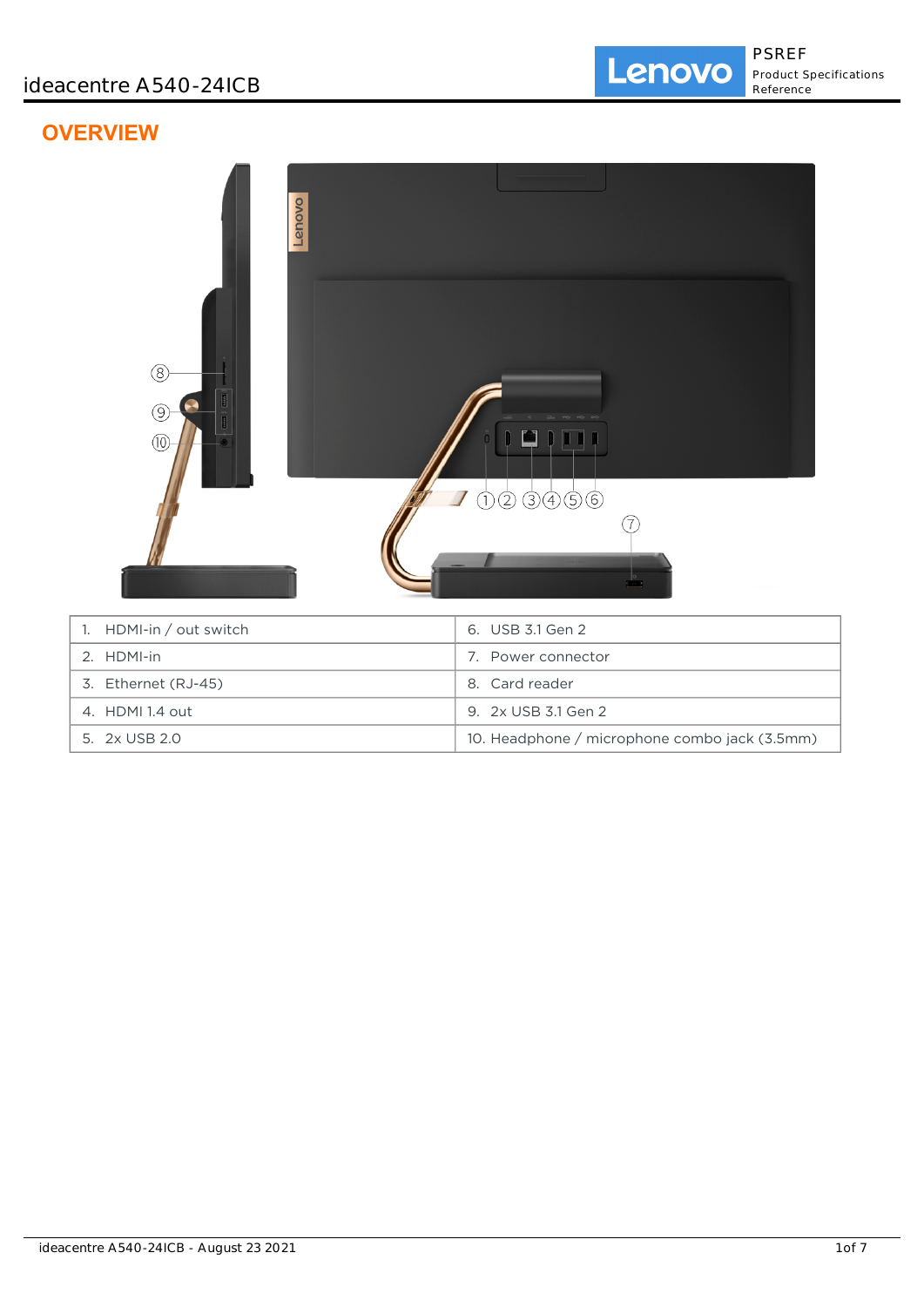# ideacentre A540-24ICB

# **PERFORMANCE**

### **Processor**

#### **Processor Family**

Intel® Pentium® or 9th Generation Intel Core™ i3 / i5 / i7 Processor

#### **Processor**

| Processor Name         |   | Cores Threads  | <b>Base</b><br>Frequency | Max<br>Frequency | Cache | Memory<br>Support | <b>Processor Graphics</b> |
|------------------------|---|----------------|--------------------------|------------------|-------|-------------------|---------------------------|
| Pentium Gold<br>G5420T | 2 | 4              | $3.2$ GHz                |                  | 4MB   | DDR4-2400         | Intel UHD Graphics 610    |
| Core i3-9100T          | 4 | $\overline{4}$ | $3.1$ GHz                | 3.7GHz           | 6MB   | DDR4-2400         | Intel UHD Graphics<br>630 |
| Core i5-9400T          | 6 | 6              | .8GHz                    | 3.4GHz           | 9MB   | DDR4-2666         | Intel UHD Graphics<br>630 |
| Core i7-9700T          | 8 | 8              | $2.0$ GHz                | 4.3GHz           | 12MB  | DDR4-2666         | Intel UHD Graphics<br>630 |

# **Operating System**

#### **Operating System**

- Windows® 10 Pro 64
- Windows 10 Home 64
- FreeDOS

# **Graphics**

### **Graphics**[1]

| Graphics                                   | Type                | Memory | Connector | Max Resolution                                            | Key Features |
|--------------------------------------------|---------------------|--------|-----------|-----------------------------------------------------------|--------------|
| Intel UHD Graphics 610                     | Integrated   Shared |        |           | 1x HDMI® 1.4   1920x1080@60Hz(HDMI)   DirectX® 12         |              |
| Intel UHD Graphics 630   Integrated Shared |                     |        |           | 1x HDMI 1.4   1920x1080@60Hz(HDMI)   DirectX 12           |              |
| AMD Radeon™ RX 540X Discrete               |                     |        |           | 2GB GDDR5 1x HDMI 1.4   1920x1080@60Hz(HDMI)   DirectX 12 |              |

Notes:

1. The information of integrated graphics are not applicable for the models without integrated graphics (for the details, please refer to processor section)

# **Monitor Support**

#### **Monitor Support**

Supports up to 2 independent displays via native display and 1 external monitor; supports external monitor via HDMI; work as standalone monitor via HDMI (HDMI in)

# **Chipset**

#### **Chipset**

Intel B360 chipset

### **Memory**

**Max Memory**[1] Up to 16GB DDR4-2666

#### **Memory Slots**

Two DDR4 SO-DIMM slots **Memory Type**<sup>[2]</sup> DDR4-2666 **Memory Protection** Non-ECC

ideacentre A540-24ICB - August 23 2021 2 of 7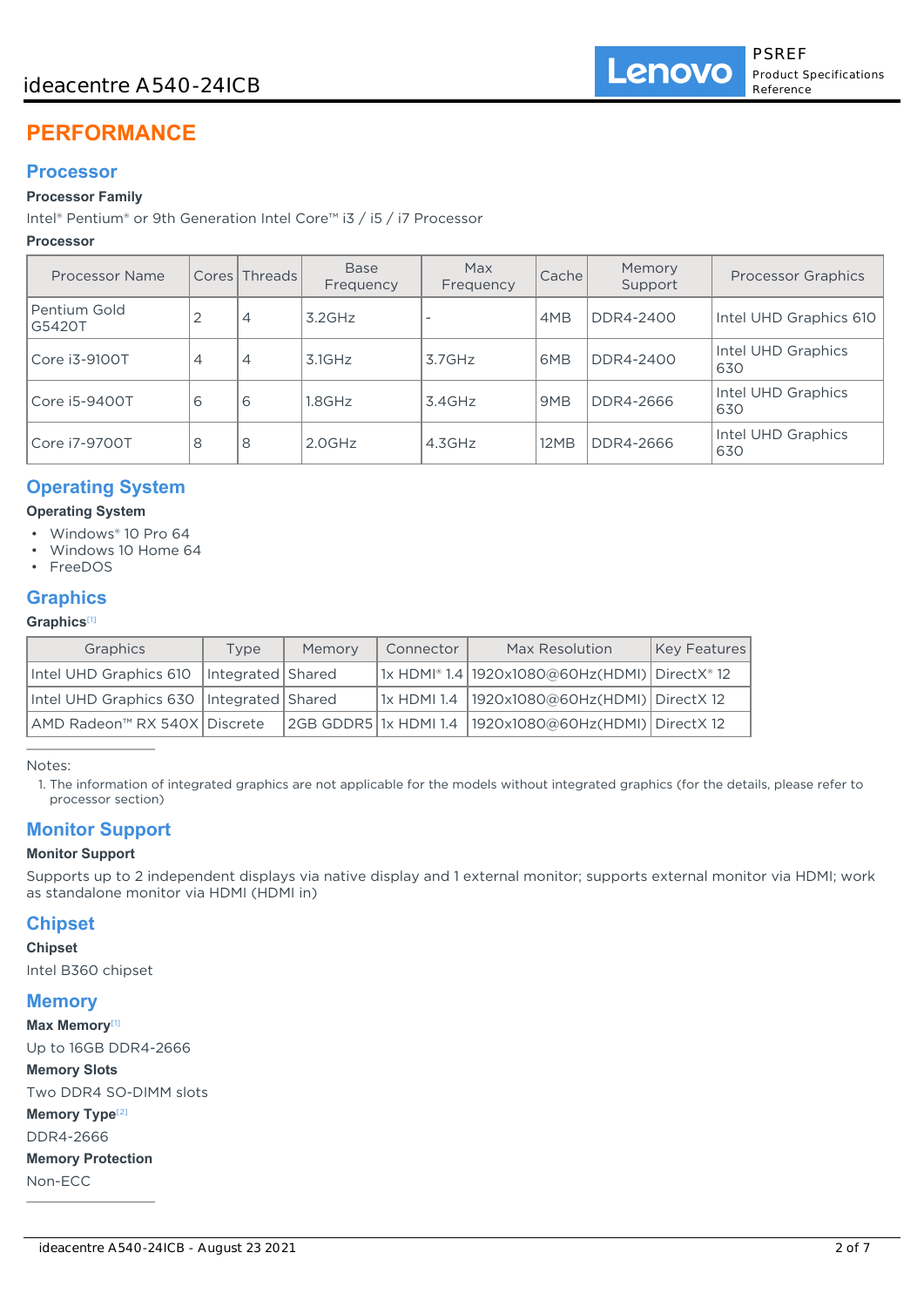Lenovo

Notes:

- 1. The max memory is based on the test results with current Lenovo® memory offerings. The system may support more memory as the technology develops.
- 2. Installed memory is actually 2666MHz, but may run at 2400MHz or 2666MHz depending on the memory support capability of processor

# **Storage**

### **Storage Support**

Up to two drives, 1x 2.5" HDD + 1x M.2 SSD

- 2.5" HDD up to 2TB
- M.2 SSD up to 1TB
- Optional Intel Optane™ Memory, M.2

#### **Storage Type**

| Disk Type                       | Interface             | <b>RPM</b> Security |
|---------------------------------|-----------------------|---------------------|
| 2.5" SATA HDD                   | SATA 6Gb/s $ 5.4K $ - |                     |
| M.2 2242 SSD                    | PCIe® NVMe®           |                     |
| M.2 2280 SSD                    | PCIe NVMe             |                     |
| Intel Optane Memory   PCIe NVMe |                       |                     |

# **Removable Storage**

#### **Optical**

• USB external DVD burner (DVD±RW), slim (9.0mm)

#### • None **Card Reader**

3-in-1 card reader (SD, SDHC, SDXC)

# **Multi-Media**

#### **Audio Chip**

High Definition (HD) Audio

#### **Speakers**

Stereo speakers, 3W x2 + 5W

# **Microphone**

Dual array microphone

### **Camera**

- 720p, fixed focus
- IR & 1080p, fixed focus

## **Power Supply**

#### **Power Supply**

|                    | Power  Type   Efficiency   Key Features |
|--------------------|-----------------------------------------|
| 90W   Adapter   -  |                                         |
| 120W   Adapter   - |                                         |
| 150W   Adapter   - |                                         |

# **DESIGN**

# **Display**

#### **Display**[1]

| <b>Size</b> | <b>Resolution</b>         |      |            | Touch   Type   Brightness   Surface |                | Aspect<br>Ratio | Contrast<br>Ratio | Color<br>Gamut           | Viewing Angle                                       | <b>Key Features</b>         |
|-------------|---------------------------|------|------------|-------------------------------------|----------------|-----------------|-------------------|--------------------------|-----------------------------------------------------|-----------------------------|
| 23.8"       | <b>FHD</b><br>(1920x1080) | None | <b>IPS</b> | 250 nits                            | Anti-<br>glare | 16:9            | 1000:1            | $\overline{\phantom{a}}$ | horizontal: $+/-$<br>89 $\degree$ , vertical: $+/-$ | Borderless<br>design, anti- |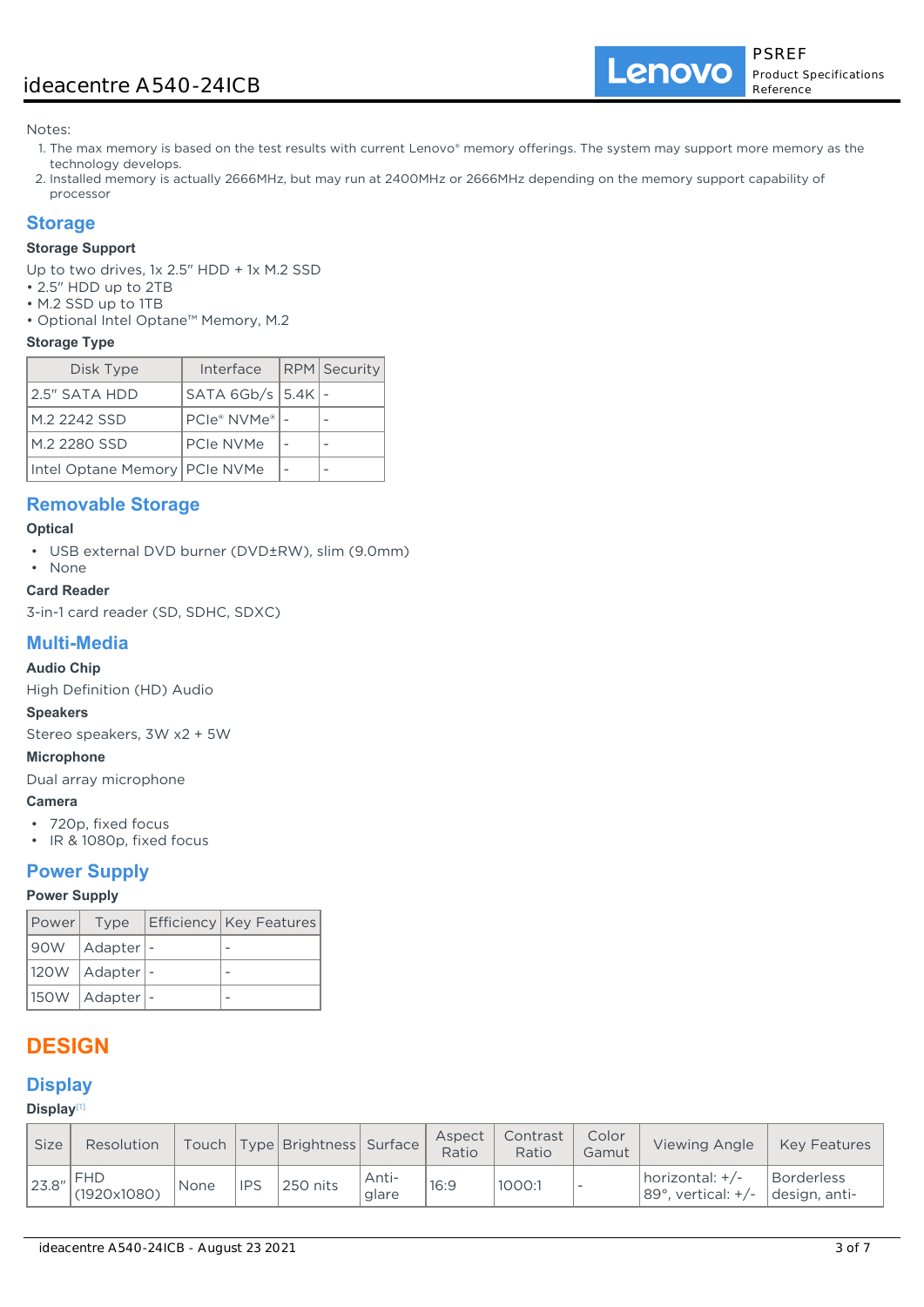PSREF Product Specifications Reference

|       |                           |                 |            |          |                |      |        | $189^\circ$                                                               | glare                                |
|-------|---------------------------|-----------------|------------|----------|----------------|------|--------|---------------------------------------------------------------------------|--------------------------------------|
| 23.8" | <b>FHD</b><br>(1920x1080) | Multi-<br>touch | <b>IPS</b> | 250 nits | Anti-<br>glare | 16:9 | 1000:1 | $ horizontal: +/-\rangle$<br>$ 89^\circ $ , vertical: $+/-$<br>$89^\circ$ | Borderless<br>design, anti-<br>glare |

#### **Touchscreen**

• Advanced In-cell Touch (AIT), supports 10-point touch

• Non-touch

Notes:

1. California Electronic Waste Recycling Fee

In California, per state law, Lenovo charges an electronic waste recycling fee on this covered device at the time of sale of the product. For more information, go to https://www.calrecycle.ca.gov/Electronics/Consumer

### **Input Device**

### **Keyboard**

- Lenovo Premium Wireless Keyboard, grey
- Lenovo Calliope Keyboard (USB connector), black
- Lenovo Calliope Wireless Keyboard, black
- Lenovo Calliope Wireless Keyboard, grey

#### **Mouse**

- Lenovo Calliope Mouse (USB connector), black
- Lenovo Calliope Wireless Mouse (2.4GHz via USB receiver), black
- Lenovo Premium Wireless Mouse, grey

# **Mechanical**

#### **Buttons**

- Power button
- HDMI in/out switcher

#### **Form Factor**

AIO (23.8 inches)

#### **Dimensions (WxDxH)**

| Models | <b>Dimensions</b>                                                |
|--------|------------------------------------------------------------------|
|        | All models 450.9 x 185 x 435.19 mm (17.75 x 7.28 x 17.13 inches) |

#### **Weight**

| <b>Models</b> | Weight                         |
|---------------|--------------------------------|
|               | All models 10.5 kg (23.14 lbs) |

#### **Case Color**

Industry black

#### **Bays**

1x 2.5" disk bay

#### **Expansion Slots**

Two M.2 slots (one for WLAN, one for SSD)

#### **Stand**

Monitor stand, supports -5° to +25° tilt

#### **Others**

(Optional) Wireless charger

# **CONNECTIVITY**

### **Network**

**Onboard Ethernet** Gigabit Ethernet, 1x RJ45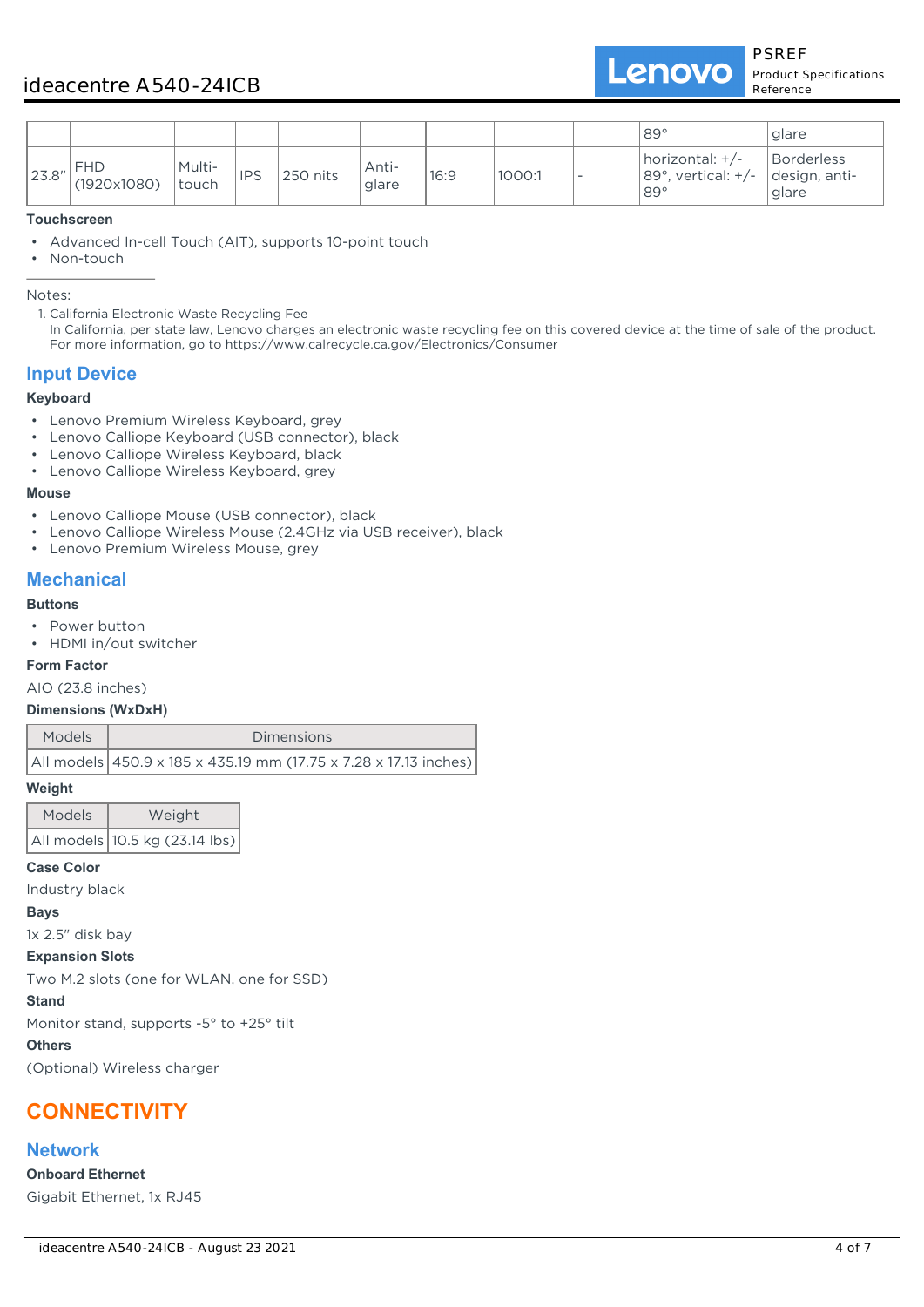#### **WLAN + Bluetooth®**

802.11ac 1x1 Wi-Fi® + Bluetooth 4.0, M.2 card

### **Ports**[1]

#### **Rear Ports**[2]

- 2x USB 2.0
- 1x USB 3.1 Gen 2
- 1x HDMI-out 1.4
- 1x HDMI-in
- 1x Ethernet (RJ-45)

# **Bottom Ports**

1x power connector

### **Left Ports**

- 2x USB 3.1 Gen 2
- 1x card reader
- 1x headphone / microphone combo jack (3.5mm)

#### **Right Ports**

#### None

Notes:

- 1. The transfer speed of following ports will vary and, depending on many factors, such as the processing speed of the host device, file attributes and other factors related to system configuration and your operating environment, will be slower than theoretical speed. USB 2.0: 480 Mbit/s;
- USB 3.2 Gen 1 (SuperSpeed USB 5Gbps, formerly USB 3.0 / USB 3.1 Gen 1): 5 Gbit/s;
- USB 3.2 Gen 2 (SuperSpeed USB 10Gbps, formerly USB 3.1 Gen 2): 10 Gbit/s;
- USB 3.2 Gen 2x2 (SuperSpeed USB 20Gbps): 20 Gbit/s;
- Thunderbolt™ 3: 40 Gbit/s;

FireWire 400: 400 Mbit/s;

FireWire 800: 800 Mbit/s

2. For video ports on discrete graphics, please see graphics section

# **SECURITY & PRIVACY**

### **Security**

#### **BIOS Security**

- Administrator password
- Power-on password

# **SERVICE**

### **Warranty**

#### **Base Warranty**

- 1-year mail-in service
- 1-year depot service
- 1-year limited onsite service
- 2-year depot service
- OB

# **ENVIRONMENTAL**

# **Operating Environment**

#### **Temperature**

- Operating: 5°C (41°F) to 35°C (95°F)
- Storage: -20°C (-4°F) to 60°C (140°F)

#### **Humidity**

- Operating: 20% to 80%
- Storage: 10% to 90%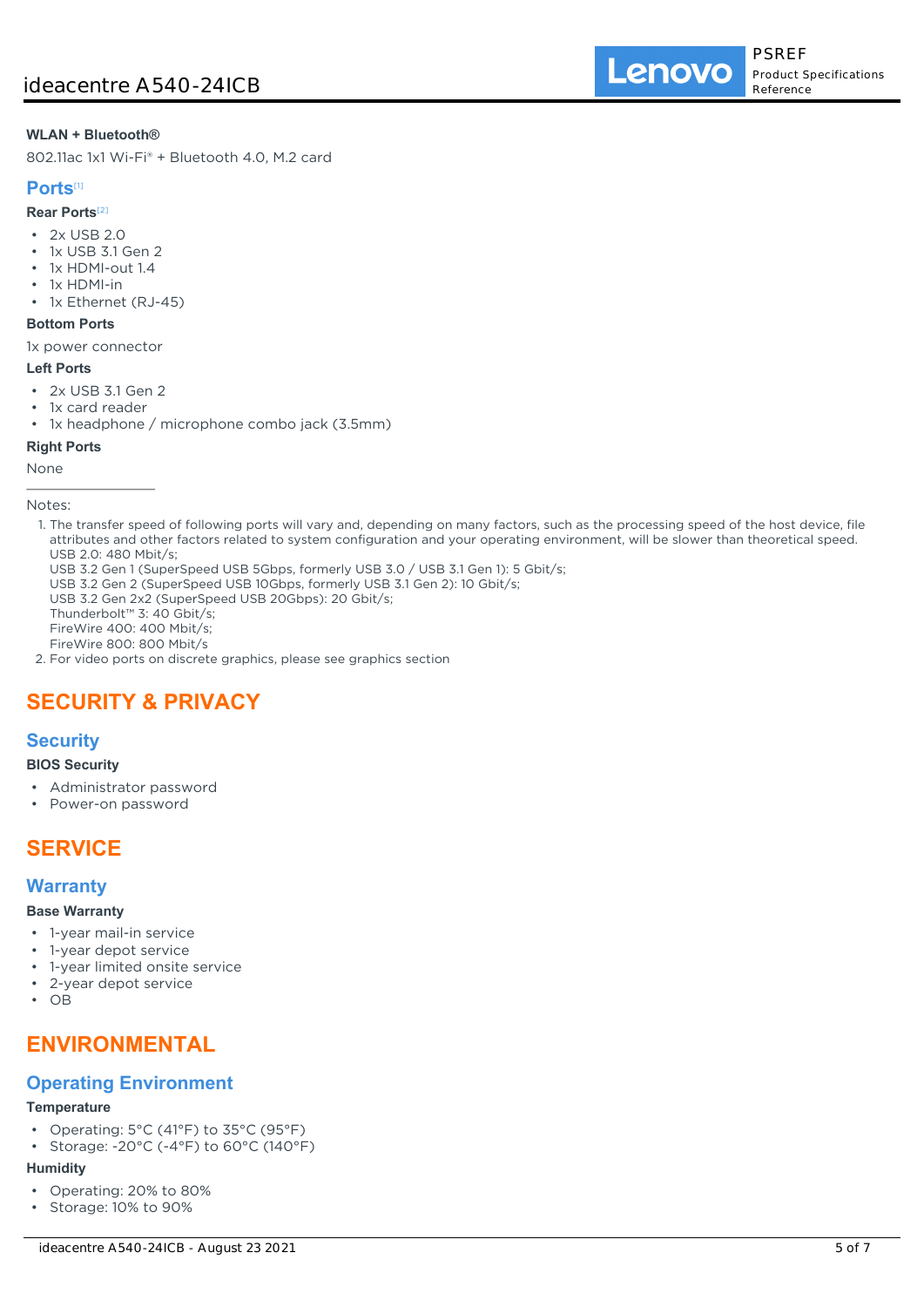#### **Altitude**

- Operating: -15.2 m (-50 ft) to 3048 m (10,000 ft)
- Storage: -15.2 m (-50 ft) to 12192 m (40,000 ft)

# **CERTIFICATIONS**

# **Green Certifications**

### **Green Certifications**

- ErP Lot 3, Lot 6 and Lot 7
- GREENGUARD®
- RoHS compliant
- Lenovo reserves the right to change specifications or other product information without notice. Lenovo is not responsible for photographic or typographical errors. LENOVO PROVIDES THIS PUBLICATION "AS IS," WITHOUT WARRANTY OF ANY KIND, EITHER EXPRESS OR IMPLIED, INCLUDING THE IMPLIED WARRANTIES OF MERCHANTABILITY OR FITNESS FOR A PARTICULAR PURPOSE. Some jurisdictions do not allow disclaimer of express or implied warranties in certain transactions, therefore this disclaimer may not apply to you.
- The specifications on this page may not be available in all regions, and may be changed or updated without notice.